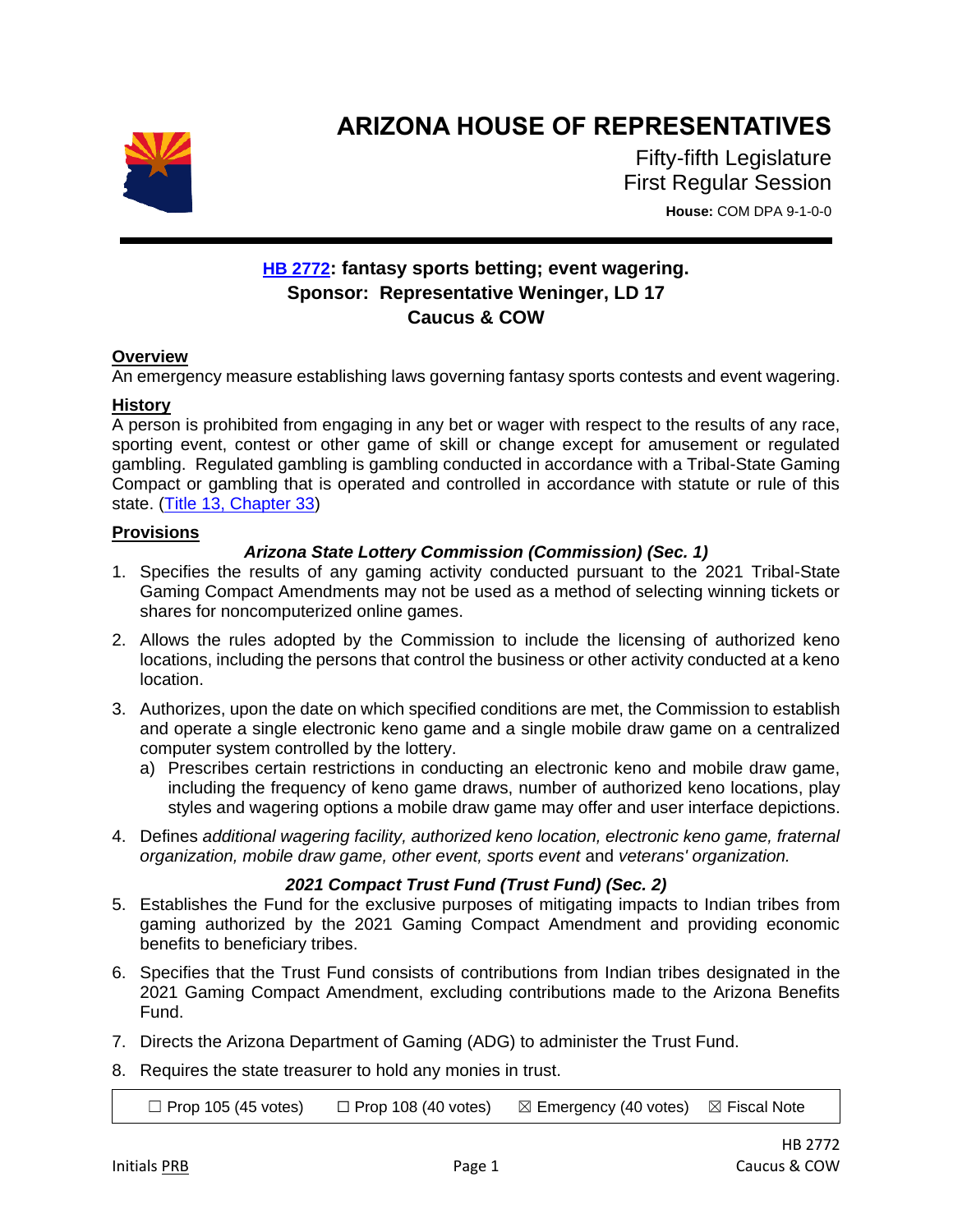- a) Allows the state treasurer to invest and divest Trust Fund monies
- 9. Specifies the beneficiaries of the Trust Fund.
- 10. Requires Fund monies to be disbursed exclusively for prescribed purposes and exempts the Fund from lapsing of appropriations.
- 11. Directs ADG to annually report, by September 30, to the Governor, Legislature and each tribe that has executed a 2021 gaming compact amendment, all monies deposited in and disbursed from the Trust Fund during the prior FY.
- 12. Defines *2021 gaming compact amendment.*

#### *Fantasy Sports Contests; Licensure (Sec. 3)*

- 13. Requires a person to be licensed as a fantasy sports contest operator (Operator) in order to offer fantasy sports contests.
	- a) Allows a person to offer fantasy sports contests provided specified criteria are met.
- 14. Authorized an Indian tribe that conducts class III gaming to offer and conduct fantasy sports contests without an Operator license under specified conditions.
- 15. Specifies ADG has jurisdiction over persons conducting a fantasy sports contest. a) Allows ADG to adopt rules and prescribe penalties relating to conducting a contest.
- 16. Requires a person to submit an application, along with required documentation, to ADG for licensure.
	- a) Specifies an applicant must submit a current photograph, the required fee and a full set of fingerprints.
	- b) Delineates the required documentation an applicant must submit.
- 17. Permits ADG to require a holding or management company or any other person it considers sufficiently connected to the Operator to obtain a license if the license is necessary to preserve the integrity of contests and protect contest players.
- 18. Specifies the Operator license is valid for two years and maybe renewed biennially.
	- a) Permits ADG to investigate a licensee to ensure compliance.
	- b) Directs ADG to establish license and renewal fees.
		- i. Allows ADG to assess investigative costs if the cost of the licensure investigation exceeds the amount of the initial license or renewal fee.
- 19. Instructs ADG to conduct the necessary background investigation to determine if the applicant meets the qualifications for licensure.
	- a) Requires ADG to issue the license or deny the application after completion of the background investigation.
	- b) Stipulates if the application was denied, ADG must send a statement setting forth the grounds for denial to the applicant.

# *Operator Prohibitions, Procedures and Responsibilities*

- 20. Prohibits an Operator from employing a person, or requires the termination of an employed person, if determined that the person meets outlined criteria.
- 21. Requires an Operator, as a condition of licensure, to submit to and receive approval for, commercially reasonable procedures and internal controls intended to:
	- a) Prevent the Operator or any specified person from participating in a fantasy sports contest offered to the public;
	- b) Prevent the employees of the Operator from sharing protected information with  $3<sup>rd</sup>$  parties unless the information is made publicly available;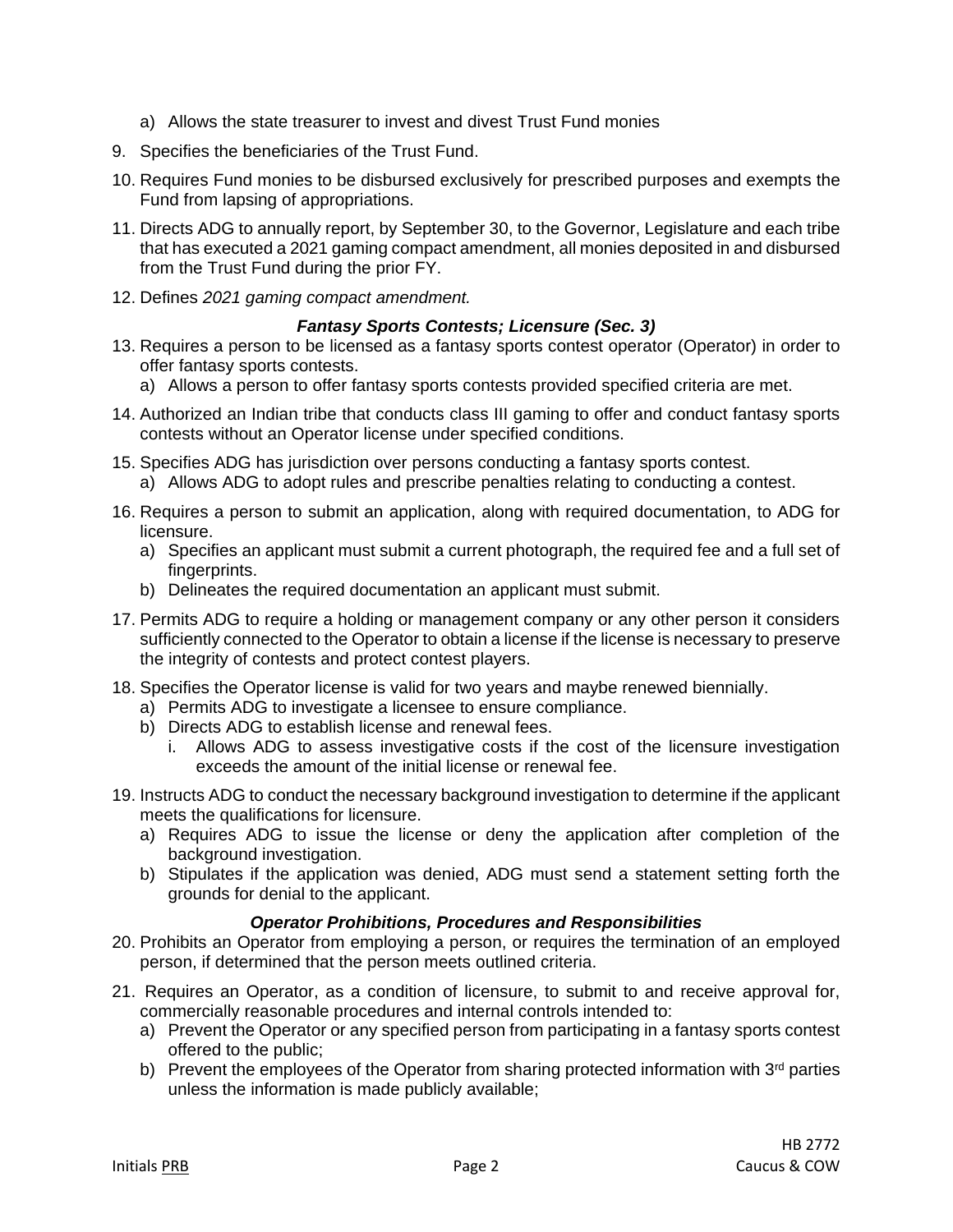- c) Prevent participants and officials in an athletic event from participating in a fantasy sports contest that is based on the athletic event;
- d) Establish the number of entries a single fantasy sports contest player may enter in a single contest and take reasonable steps to prevent the submission of more than allowable number of entries;
- e) Identify each highly experienced player by attaching a symbol to the player's username;
- f) Offer some fantasy sports contests that are open only to players other than highly experienced players;
- g) Either:
	- i. Segregate the deposits in the fantasy sports contest players' accounts from operational money; or
	- ii. Maintain certain types of monetary reserves which the aggregate amount exceeds the total dollar value amount of deposits in the players' account;
- h) Ensure compliance with applicable state and federal requirements to protect the privacy and online security of a contest players and the player's account; and
- i) Otherwise ensure the integrity of fantasy sports contests.
- 22. Requires an Operator to comply with submitted and approved procedures and internal controls.
	- a) Allows an Operator to make technical adjustments to its procedures and internal controls under certain conditions.
	- b) Asserts the submitted procedures are confidential and privileged.
- 23. Instructs an Operator, by July 1 of each year, to contract with a certified public accountant to perform an independent audit of the financial condition of the Operator's total operation for the previous FY to ensure compliance.
	- a) Requires the Operator to submit the audit results to the ADG.
	- b) Specifies the audit results are confidential and privileged.
- 24. Directs an Operator to prohibit an individual who is under the age of 21 from participating in a fantasy sports contest.
- 25. Outlines certain Operator prohibitions which include allowing the use of a script that provides a player with an unfair competitive advantage and using false, deceptive or misleading advertising that is not based on fact.
- 26. Prohibits a fantasy sports contest from being offered on, at or from any kiosk or machine open to public use and physically located in:
	- a) A retail business location, bar, restaurant or other commercial establishment; or
	- b) A place of public accommodation, with an exception provided for a fraternal organization, veterans' organization or a licensed racetrack.
- 27. Provides an exception from certain prohibitions to a federally recognized Indian tribe operating under its Tribal-State Gaming Compact and any amendments.

# *Problem Gambling*

- 28. Requires an Operator to develop a procedure to inform fantasy sports contest players who have a problem with gambling that help is available.
- 29. Directs ADG and an Operator to comply with specified requirements to allow problem gamblers to voluntarily exclude themselves from fantasy sports contests statewide.
- 30. Prohibits an Operator to pay any prize or award to a person who is on the ADG's self-exclusion list.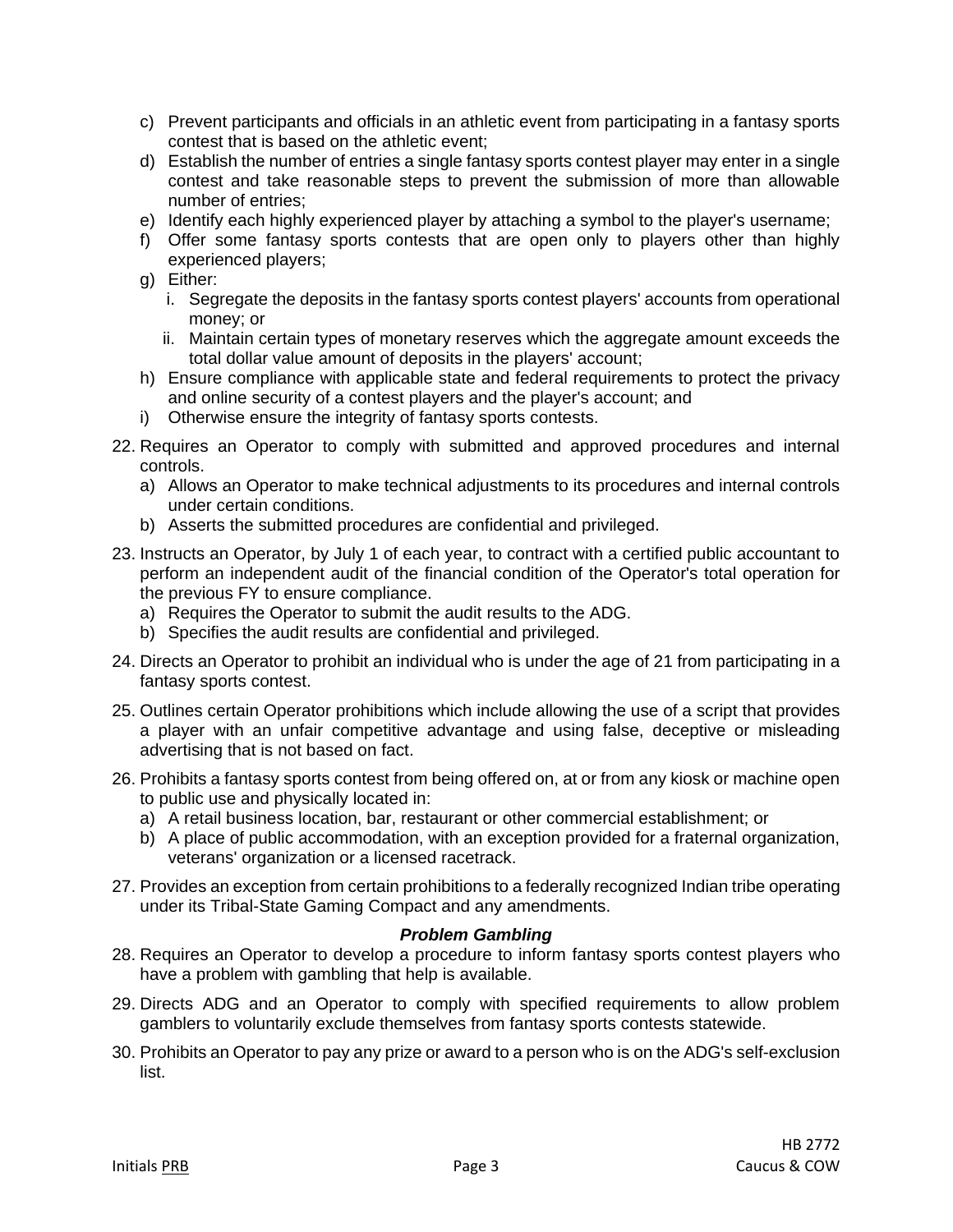- a) Requires any prize or award won by such a person to be forfeited and donated to the ADG's division of problem gambling.
- b) Asserts the ADG's self-exclusion list is not open for public inspection.
- 31. Direct an Operator to develop and maintain a program to mitigate and curtail compulsive play.

#### *Arizona Department of Gaming*

32. Directs ADG to adopt rules to implement Fantasy Sports Contest laws and outlines criteria to be included in the rules.

#### *Operator Requirements*

- 33. Requires a licensed Operator to report any change to ownership information within 30 days of the changes effective date.
	- a) Specifies ADG determines the license validity due to the change.
- 34. Directs the Operator to retain and maintain all required records for at least 3 years.
	- a) Requires the records be organized in a manner that enables the Operator to provide them to ADG.
	- b) Specifies the records are confidential and privileged.
- 35. Directs an Operator to withhold, from the account of a person who is identified by specified entities as owing an obligation, the amount of such obligations owed.
	- a) Requires the Operator to transmit the amount withheld to ADG.
	- b) Requires ADG to provide the Operator information of persons with outstanding obligations.
- 36. Stipulates if a person who is identified as owning an obligation is also self-excluded, the tax liabilities and setoff obligations must be satisfied prior to any monies be donated to ADG's Division of Problem Gambling.
	- a) Provides a priority list for persons who have multiple liabilities.

#### *Revocation, Suspension or Denial of License*

- 37. Prescribes conditions and criteria in which ADG may revoke, suspend or deny a license.
- 38. Asserts, by applying for a license, an applicant agrees to be subject to state jurisdiction as necessary to determine qualifications to hold the license.
- 39. Prohibits the applicant from withdrawing an application written permission and ADG from unreasonably withholding such permission.
- 40. Defines *career offender*, *career offender organization* and *occupational manner or context*.

#### *Violations and Penalties*

- 41. Proscribes and prevents licensure for the following:
	- a) Offering a Fantasy Sports Contest if unlicensed;
	- b) Knowingly falsifying statements on an application for an Operator license; and
	- c) Knowingly providing false testimony to ADG.
- 42. Establishes the following penalties for offering a Fantasy Sports Contest without a license:
	- a) For the first or second violation, class 3 misdemeanor; and
	- b) For a third or subsequent violation, class 1 misdemeanor.
- 43. Permits ADG, for violating Fantasy Sports Contest laws, to:
	- a) Issue a cease and desist order and to obtain injunctive relief against violators;
	- b) Impose a civil penalty of up to \$10,000; and
	- c) Suspend, revoke or restrict the license.

#### *Fees*

44. Directs ADG to establish a fee for the privilege of operating a fantasy sports contest.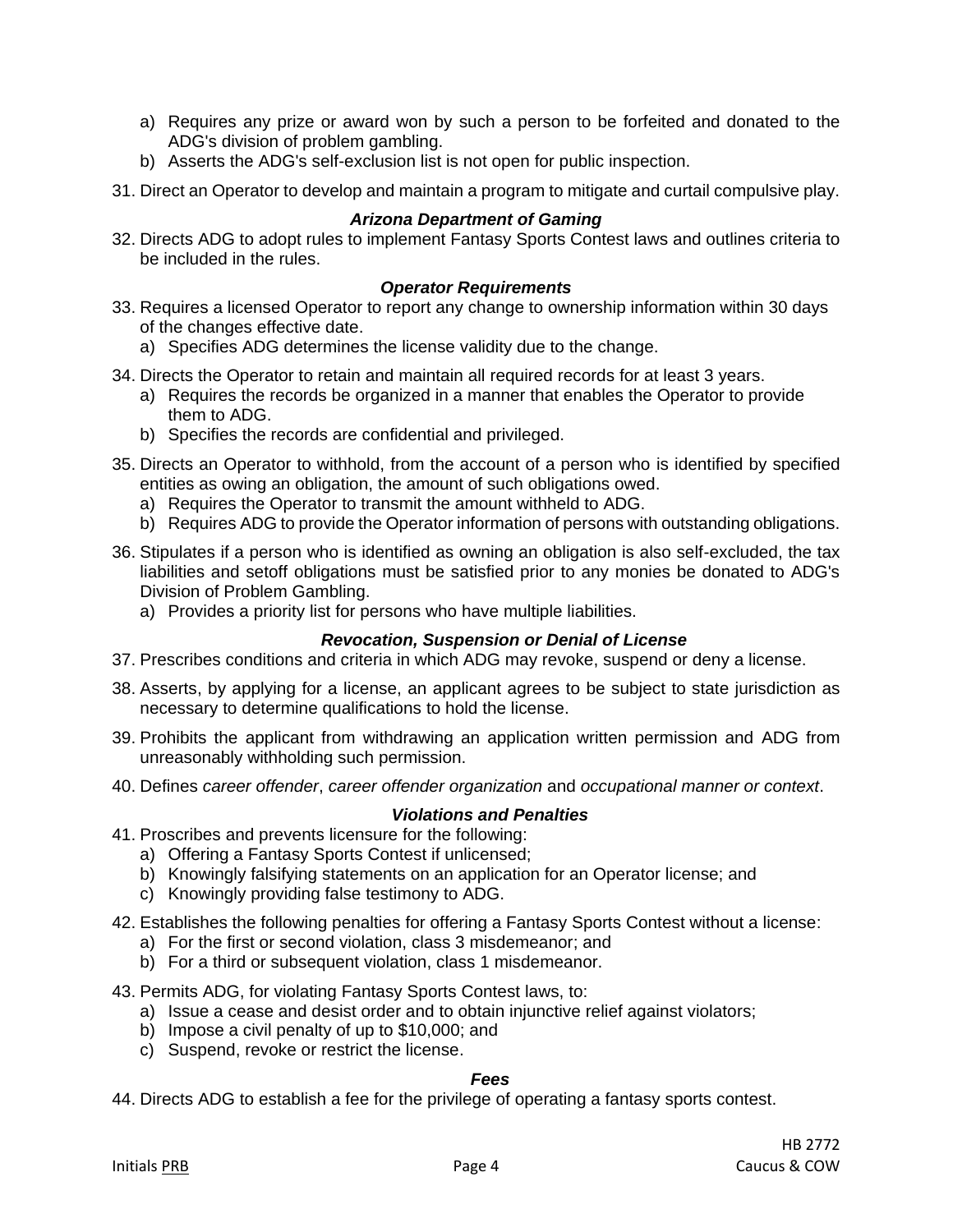- a) Instructs ADG, in determining the fee, to consider the highest percentage of revenue share that an Indian tribe pays to the state pursuant to the Tribal-State Gaming Compacts and any amendments.
- b) Requires an Operator to report to ADG and pay the free from its monthly fantasy sports contest adjusted revenues.
- c) Exempts certain individuals from paying the fee.
- d) Specifies the fee is due by the  $25<sup>th</sup>$  day of each month for deposit into the Fantasy Sports Contest Fund (Contest Fund).
- 45. Assigns liability to Operator's who fail to pay the required fees and established a penalty for nonpayment of 5% per month with a maximum penalty of 25% of the amounts due.
	- a) Specifies monies collected from penalties are deposited into the Contest Fund.

#### *Fantasy Sports Contest Fund*

- 46. Establishes the Contest Fund which consists of monies deposited from the fee established for the privilege of operating a fantasy sports contest.
	- a) Specifies Contest Fund is administered by ADG and is subject to legislative appropriation.
- 47. Requires the State Treasurer to invest and divest monies in the Contest Fund and credit revenues to the Contest Fund.
- 48. Prohibits ADG from spending more than 10% of monies in the Contest Fund on its annual costs of regulation and enforcement.
	- a) Requires ADG to transfer any remaining monies to the state GF.

#### *Miscellaneous; Fantasy Sports Contest*

- 49. Contains a conditional enactment clause regarding the effective date of Fantasy Sports Contests laws.
- 50. Defines pertinent terms relating to Fantasy Sports Contest laws.

# *Event Wagering (Sec. 4)*

- 51. Directs ADG to enforce and supervise compliance with laws and rules relating to the regulation and control of event wagering.
	- a) Permits ADG to adopt rules regarding event wagering.
- 52. Requires ADG to evaluate all applicants to determine suitability for issuing specified licenses, license renewals and to charge and collect all event wagering related fees.
- 53. Permits ADG to deny, revoke or suspend licenses or renewals and to deny requests to withdraw license applications.
- 54. Requires ADG to conduct background checks and to monitor and conduct periodic audits, of specified operators and providers.
- 55. Specifies hearings to be conducted pursuant to Uniform Administrative Hearing Procedures laws.
	- a) Allows a party aggrieved by a final order or decision of the ADG to seek judicial review.
- 56. Instructs ADG to oversee event wagering and develop standards and procedures as prescribed by the director of ADG.
	- a) Includes certain standards and procedures which ADG must establish and enforce.
- 57. Permits ADG to adopt rules authorizing event wagering operators to offset loss and manage risk using liquidity pools under certain conditions.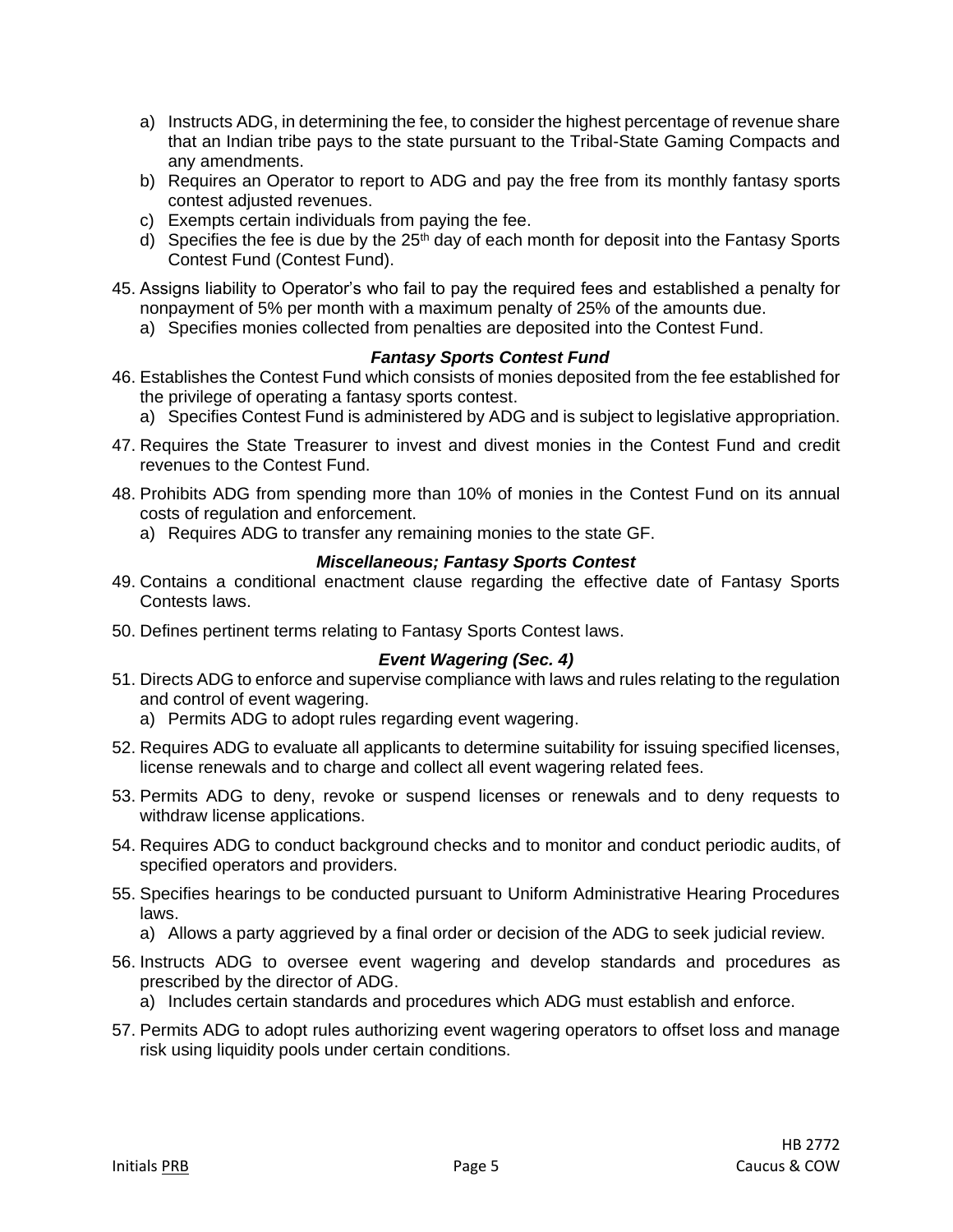#### *Event Wagering; Licensure*

- 58. Prohibits a person from offering any activity connected to event wagering unless obtaining all necessary licenses.
- 59. Designates a wager placed by a participant that is received by an event wagering operator as gambling or gaming.
- 60. Outlines the applicability of Event Wagering laws when event wagering is conducted exclusively on Indians lands.
	- a) Prohibits an event wagering operator from accepting any wager from an individual who is physically present on Indian lands.
- 61. Restricts a person from providing event wagering devices in a public place of accommodation to enable individuals to place wagers except as provided by Event Wagering laws.
	- a) Exempts an event wagering operator aggregating, providing or making available event wagering devices within its own facility.
- 62. Specifies that intermediate routing of electronic data does not determine the location or locations in which the wager is conducted.
- 63. Allows an event wagering operator to use more than one event wagering platform.
- 64. Stipulates only an event wagering operator may process, accept, offer or solicit wagers.
- 65. Mandates that the event wagering operator clearly display its or and affiliates brand on event wagering platforms it uses.
	- a) Allows the event wagering operator to have the brand of the platform that it uses be the name and logos of an event wagering platform provider if the platform also clearly displays the event wagering operator trademarks and logos or that of an affiliate.
- 66. Specifies an event wagering operator is not responsible for the conduct of its designee.
- 67. Outlines the limitations on the number of event wagering operator licenses that may be issued.
- 68. Outlines the applicants eligible to receive an event wagering operator license.
- 69. Requires a person to apply for an event wagering license to ADG.
	- a) Delineates certain information to be included in the application.
- 70. Asserts any applicant for licensure agrees to be subject to state jurisdiction as necessary to determine qualifications to hold the license.
- 71. Specifies a certain event wagering operator licensee may offer event wagering through:
	- a) An event wagering facility within a five-block radius of the event wagering operator's sports facility; and
	- b) A mobile platform as specified by ADG.
- 72. Specifies an event wagering license is valid for five years provided the licensee submits an annual license fee, maintains certain qualifications and complies with governing laws and rules.
- 73. Allows a licensee to renew its license by applying to ADG.
	- a) Prohibits the renewal of a license if ADG determines the event wagering operator is in noncompliance with rules and laws.
	- b) Directs a licensee to submit the nonrefundable annual license and application fees with the renewal application.
- 74. Prohibits a person from obtaining more than one event wagering operator license.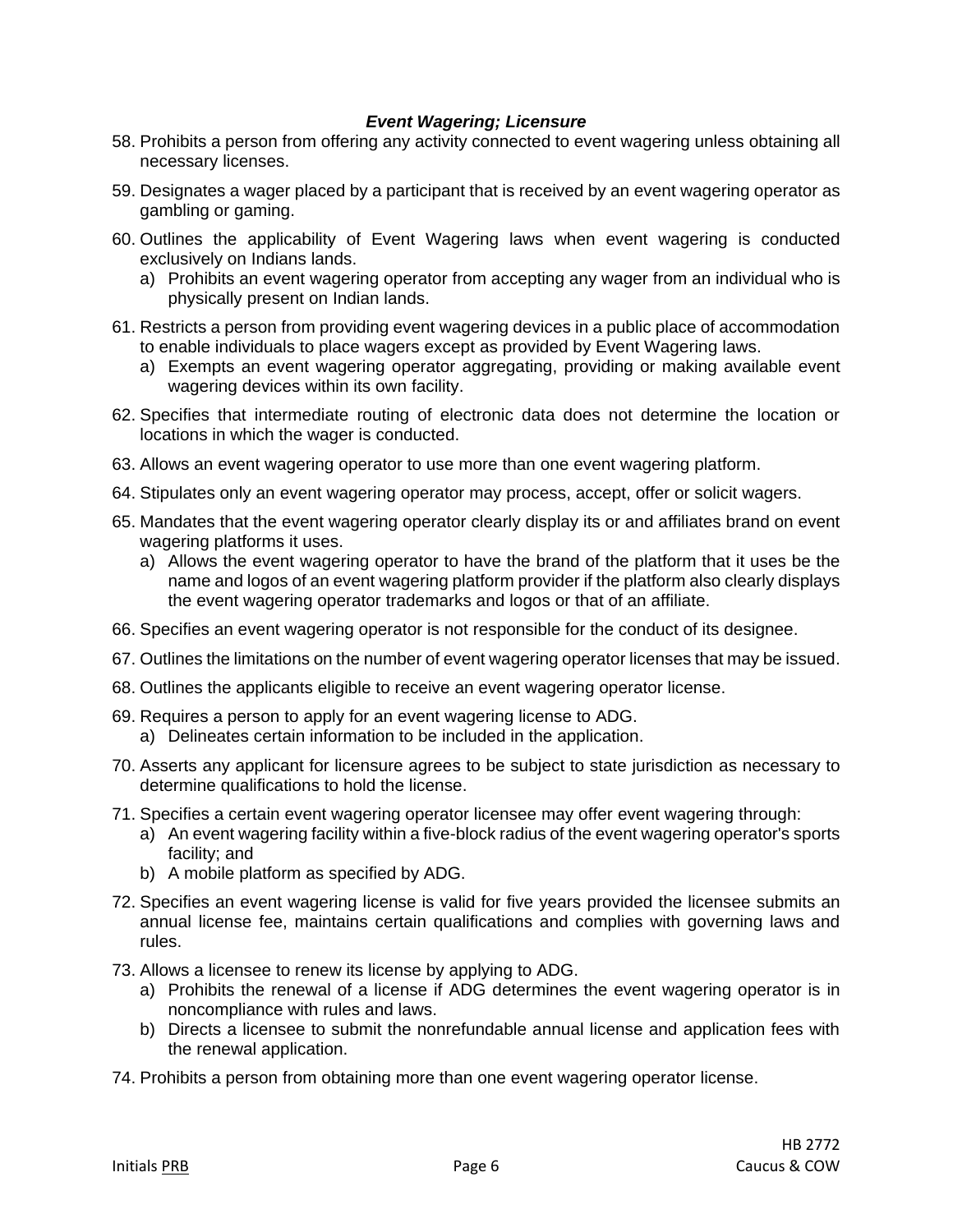- 75. Allows a management services provider to offer services to more than one event wagering operator.
- 76. Instructs ADG to conduct the necessary background investigation to determine if the applicant meets the qualifications for licensure.
	- a) Requires ADG to issue the license or deny the application after completion of the background investigation.
	- b) Stipulates if the application was denied, ADG must send a statement setting forth the grounds for denial to the applicant.
- 77. Permits ADG to conduct additional background investigations at any time while the license remains valid.
	- a) Specifies licensure does not create a right of employment or continued employment.
- 78. Prohibits an event wagering operator from employing a person, or requires the termination of an employed person, if determined that the person meets specified criteria.
- 79. Requires ADG, within 60 days after receipt of a complete application, to issue a license unless:
	- a) The background check discloses criminal history; or
	- b) Other grounds for disqualification are apparent on the face of the application.
- 80. Sets a threshold for requiring ADG to adopt a process to ensure equal opportunity in obtaining a license.
- 81. Specifies ADG will review and approve or deny an application in accordance with statutory Hearing Procedures.
- 82. Requires the amount of the application fee be credited toward the licensee's license fee and the remission of the balance of the initial license fee to ADG by the licensee.
- 83. Directs fees collected from licensees be deposited in the Event Wagering Fund for paying the actual operating and administrative expenses incurred for event wagering.
- 84. Requires licensees to give ADG a written notice within 30 days after a material change is made to information provided in the license or renewal application.
- 85. Exempts Indian tribes operating event wagering exclusively on Indian lands from licensure requirements.
- 86. Provides requirements for displaying an event wagering license.
- 87. Requires ADG to keep all related data and documents used in the course of review or investigation of a license application or renewal confidential.
- 88. Prohibits the transfer of a license without prior ADG approval.
	- a) Directs ADG to ensure there is no gap in validity of licenses.

# *License Revocation, Suspension and Denial*

- 89. Establishes criteria for the revocation, suspension or denial of a license.
- 90. Entitles an applicant or holder of license to a full hearing on any final action by ADG that can result in revocation, suspension or denial.
	- a) Mandates the hearing be conducted in accordance with statutory Hearing Procedures.
- 91. Allows ADG to summarily suspend any license in cases of an immediate threat to public health, safety or welfare.
- 92. Defines *career offender*, *career offender organization* and *occupational manner or context*.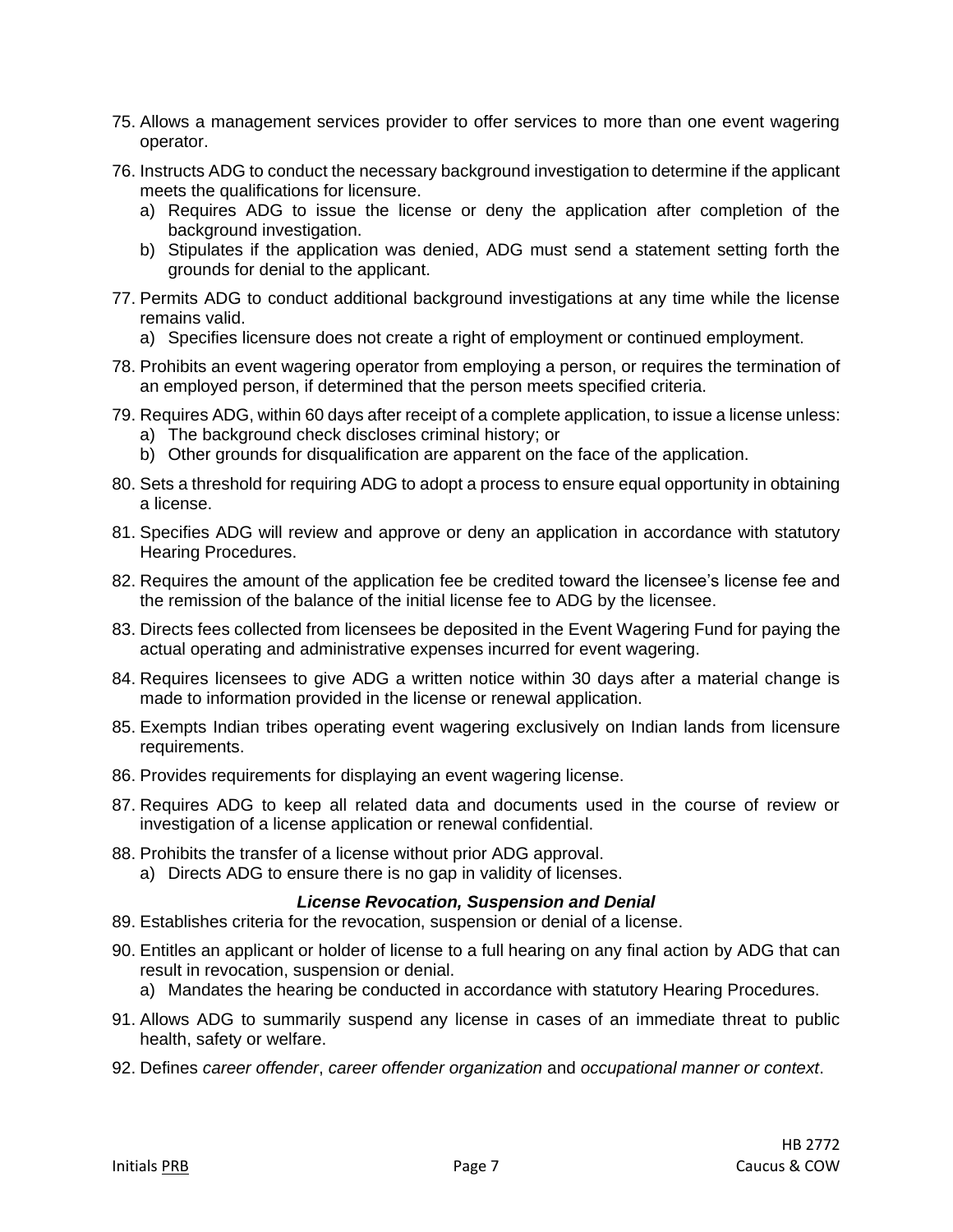#### *Limited Event Wagering Operator Licenses*

- 93. Allows an event wagering operator to partner with a racetrack enclosure or additional wagering facility for obtaining a limited event wagering license only at one specific physical location.
	- a) Caps, to a maximum of 10, limited event wagering licenses issued to authorize event wagering at 10 specific physical locations.
- 94. Prescribes the necessary information to be provided in a limited event wagering license application.
- 95. Outlines the conditions required to be met for issuance of a limited event wagering license.
- 96. Specifies a limited event wagering license allows the licensee to conduct event wagering only in accordance with Event Waging law and rules.
- 97. Requires a limited event wagering operator to be licensed prior to the commencement of operation and every two years thereafter.
	- a) Specifies the license must include each principal, primary management official, and key employees.
- 98. Directs ADG to deposit fees collected from licenses into the Event Wagering Fund.
- 99. Defines *additional wagering facility*.

#### *Supplier License*

- 100. Allows ADG to issue a supplier license to a qualified person for specified conditions.
- 101. Permits ADG to accept a license issued by another jurisdiction with similar licensure requirements and evidence of the applicant's satisfaction of those requirements.
- 102. Allows ADG to adopt rules that establish additional requirements for suppliers and equipment.
- 103. Requires an applicant to demonstrate that the equipment, system or services it offers to event wagering operators conform ADG standards and allows ADG to accept previous approval by another jurisdiction provided requisite evidence is available.
- 104. Directs the applicant to pay a nonrefundable license and application fee to ADG. a) Specifies the license is valid for two years.
- 105. Instructs ADG to grant a renewal of a license provide the renewal applicant meets specified requirements.
	- a) Directs ADG to deposit the fees collected from licensees in the Event Wagering Fund.
- 106. Requires a supplier to submit a list of all equipment and services sold, delivered or offered to an event wagering operator to ADG.
	- a) Requires the equipment and services be tested and approved by an independent testing laboratory.
- 107. Permits an event wagering operator or a limited event wagering licensee to continue use of supplies acquired from a licensed supplier, even if that supplier's license has expired or is canceled unless an identified defect exists.

#### *Management Services Provider License*

- 108. Allows an event wagering operator to contract with a licensed management services provider (Provider) to conduct event wagering.
	- a) Permits a Provider to provide services to more than one licensed event wagering operator or licensed limited event operator.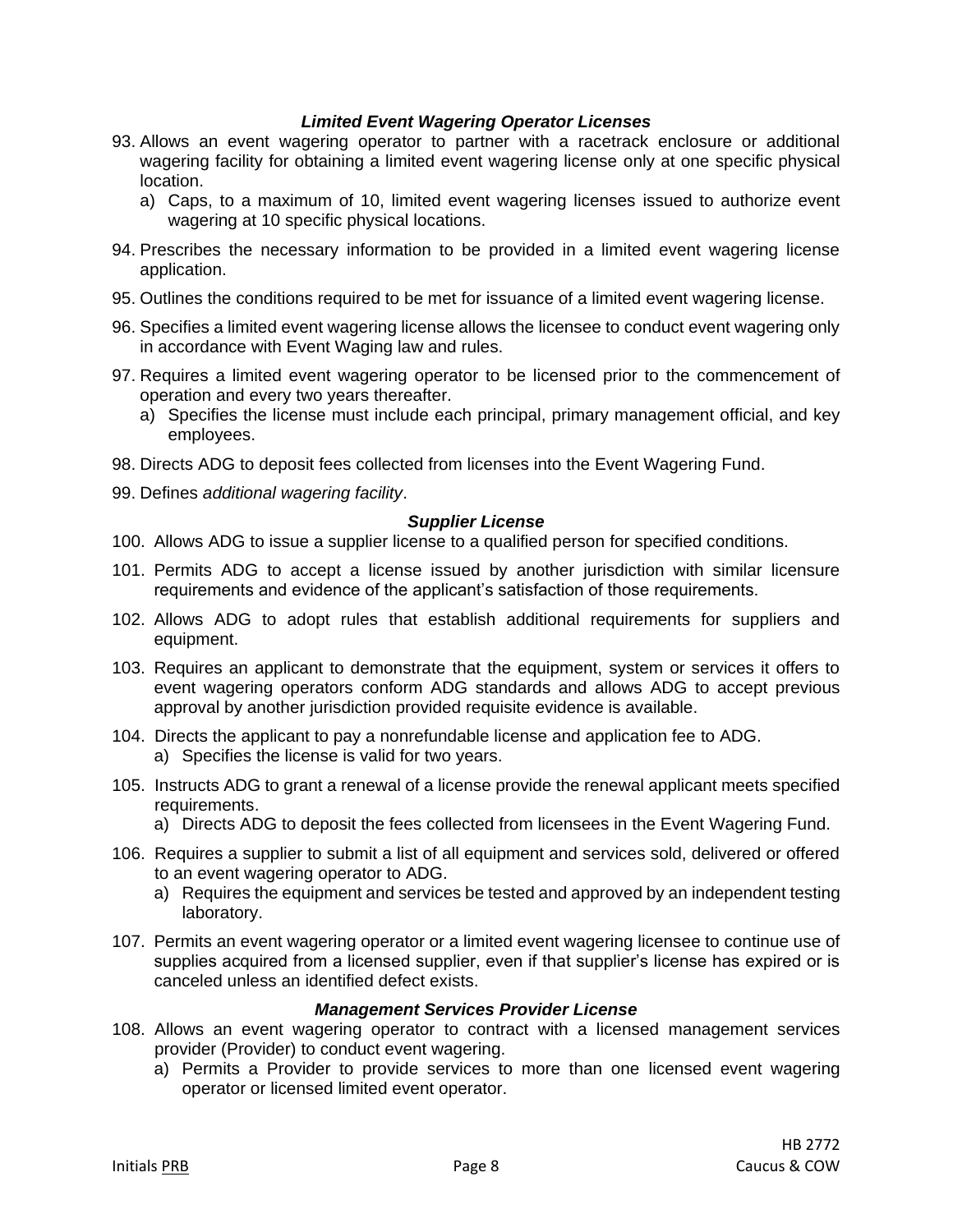- 109. Requires applicants for Provider licenses to meet all requirements and pay a nonrefundable license and application fee.
	- a) Allows ADG to adopt rules establishing additional requirements.
- 110. Permits ADG to accept a license issued by another jurisdiction with similar licensure requirements and evidence of the applicant's satisfaction of those requirements.
- 111. Directs ADG to deposit fees collect from licensees in the Event Wagering Fund.
- 112. Stipulates Provider licenses must be renewed every two years to licensees who continue compliance and pay the renewal fee.

#### *License Fees*

- 113. Instructs ADG to establish and collect fees for applications, initial licenses and renewals for: a) Event wagering operators;
	- b) Limited event wagering operators;
	- c) Management services providers; and
	- d) Suppliers.
- 114. Stipulates if actual costs incurred to investigate the background of an applicant exceed the associated fees paid, those costs may be assessed to the applicant.
	- a) Requires full payment prior to license issuance.
	- b) Permits ADG to require applicants to post a bond sufficient to cover anticipated costs of background investigations.

#### *License Restrictions & Prohibitions*

- 115. Prohibits specified persons or their immediate family from applying for or obtaining a license.
- 116. Establishes prohibited activity of a licensee.
- 117. Specifies first violation of an offense is a class 3 misdemeanor and a second or subsequent offense is a class 1 misdemeanor.

# *ADG; Financial Requirements*

- 118. Instructs ADG to establish the following:
	- a) A bond amount in escrow and the amount of cash that must be kept on hand to ensure that adequate reserves exist for payouts;
	- b) Insurance requirements for licensees;
	- c) Minimum requirements by which licensees must exercise effective control over internal fiscal affairs;
	- d) Internal and independent audit requirements;
	- e) Financial report submission procedure;
	- f) Designation of confidential or proprietary information;
	- g) Systems for mitigation of fraud, cheating or money laundering; and
	- h) Post-employment restrictions necessary for the maintenance of integrity of the event wagering industry.
- 119. Allows the licensee to maintain the bond at any bank or other ADG approved entity.
	- a) Requires the licensee to be the beneficiary of any interest accrued on bonds.

# *Authorized Event Wagering*

- 120. Asserts the operation of event wagering is lawful only when conducted in accordance with Event Wagering laws and rules.
- 121. Allows wagers on racing meetings or simulcasted races be made, offered or received through specified means.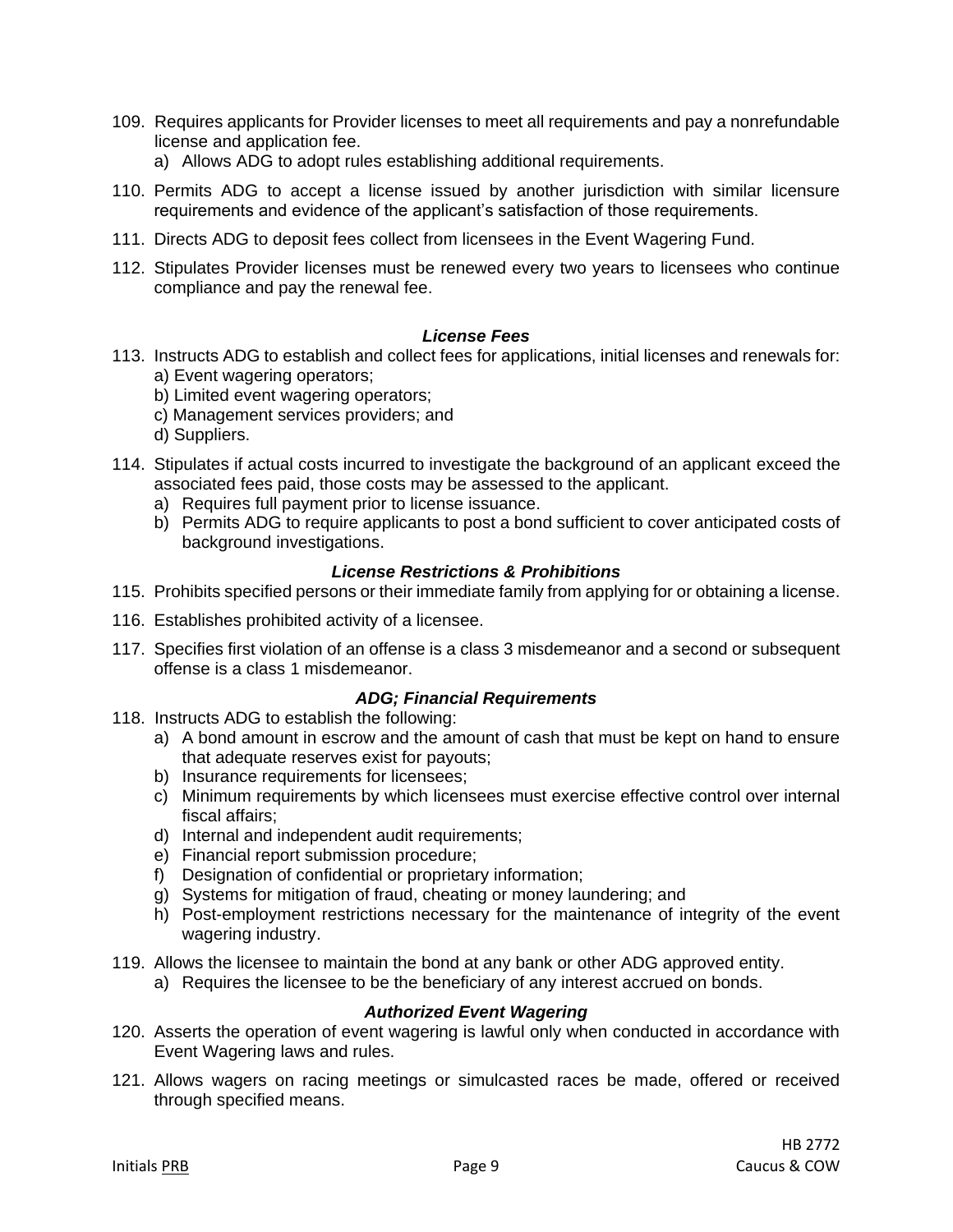- 122. Instructs each event wagering operator to adopt and adhere to a written, comprehensive policy that outlines the House rules for accepting of wagers and payouts.
	- a) Stipulates the policy and rules be approved by ADG and be readily available to bettors.
- 123. Directs the Department adopt rules regarding:
	- a) Governing the acceptance of wagers and payouts; and
	- b) Reporting requirements that comply with the federal Bank Secrecy Act and Patriot Act and laws and rules governing reporting suspicious wagers.
- 124. Deems wagers placed in accordance with Event Wagering statutes to be an enforceable contract under law.
- 125. Requires event wagering operators to exclusively use official league data for tier two sports wagers unless the operator can demonstrate that the governing body of a sport or sports league, organization or association or other entity cannot provide a feed of such data.

#### *Prohibited Wagers*

- 126. Prohibits wagering on:
	- a) Injuries, penalties and other types of event wagering that are contrary to law; and
	- b) Individual actions, events, occurrences or nonoccurrences to be determined during a collegiate sports event, including the performance or nonperformance of a team or individual participant during a sports event.
		- i. Stipulates this does not prohibit wagers on the overall outcome of a collegiate sports events or seasonal awards based on a player's cumulative play.
- 127. Restricts an event wagering operator to offer only parlay and proposition bets of the type or category prescribed by ADG.
	- a) Requires ADG to prescribe the types of categories of parlay and proposition bests that may be offered.
- 128. Allows an event wagering operator or specified entity to submit to ADG a written request to prohibit a type or form of event wagering or a category of persons from wagering, there is a belief that such event wagering is contrary to public policy, unfair, or perceived to degrade the integrity of the industry.
	- a) Stipulates such a request provides a reasonable amount of time for ADG to conduct due diligence before decision-making.
- 129. Directs ADG to review prohibitive requests to determine if good cause exits to grant the request.
	- a) Requires ADG to see input from licensee unless the emergency nature does not provide sufficient time.
	- b) Directs ADG to respond prior to the start of the event, or as soon as practicable.

#### *Reporting Prohibited or Suspicious Conduct*

- 130. Requires all licensees to immediately report to ADG and the relevant sports governing body any information relating to outlined suspicious or prohibited activity.
- 131. Directs licensees to report to ADG, in real time and at the account level, information regarding a bettor, and the amount, type, time, location and outcome of the bet.
	- a) Specifies such information must be submitted in the form and manner established by ADG.
- 132. Requires licensees to share real-time information for wagers on sports events if the sports governing body has notified ADG that such information is necessary and desirable.
	- a) Allows such information to be shared in anonymized form and restricts use to integrity purposes.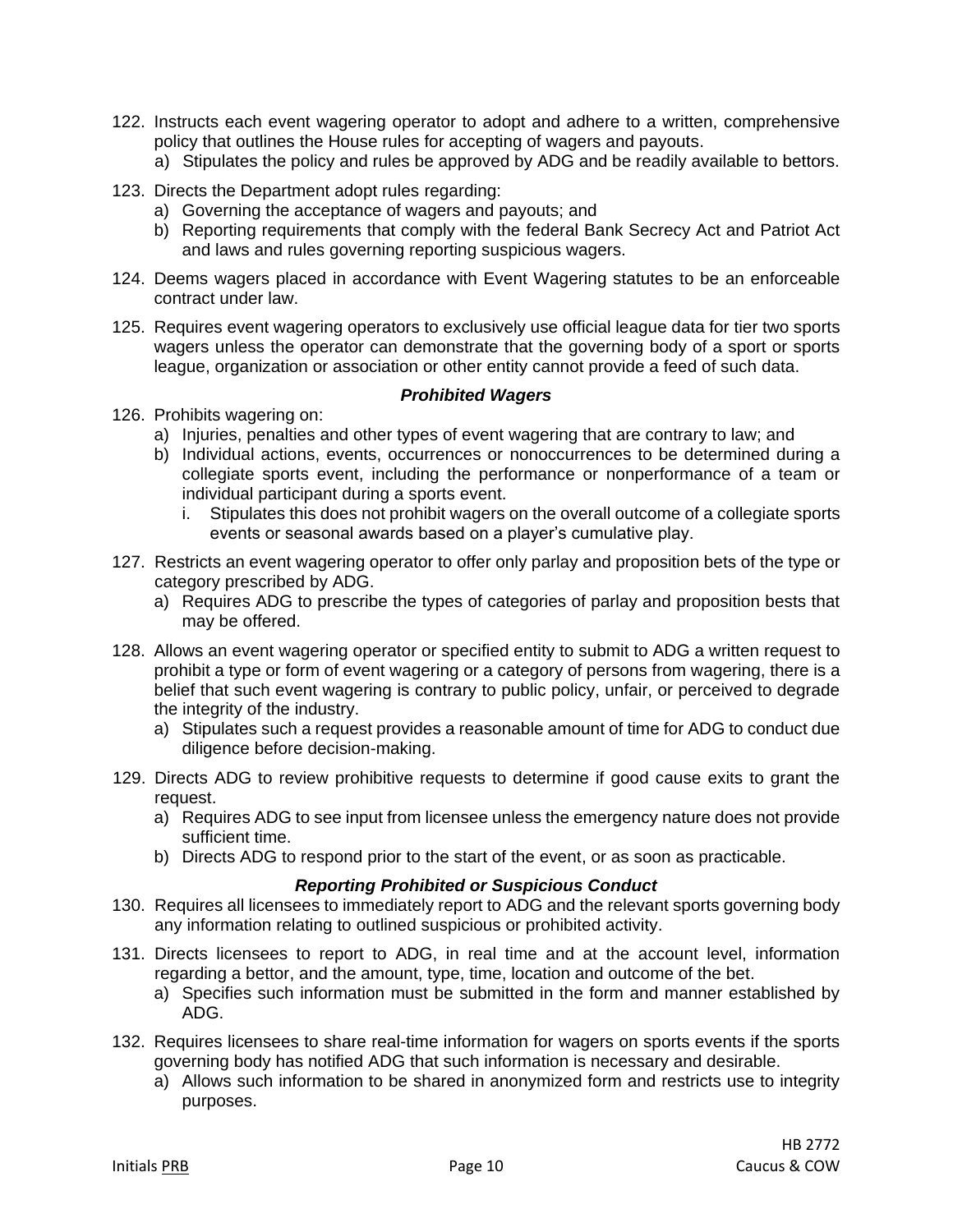- 133. Instructs ADG and licensees to make commercially reasonable efforts to cooperate with investigations.
- 134. Requires ADG to establish a hotline or other method that allows any person to confidentially report information about prohibited conduct.
- 135. Directs ADG to investigate allegations and refer to prosecutorial entities prohibited conduct.
- 136. Asserts that the identity of any reporting person shall remain confidential unless disclosure is authorized by that person or referral to a prosecutorial entity.
- 137. Requires ADG to notify the appropriate sport's governing body if it receives a complaint of prohibited conduct by an athlete.
- 138. Allows ADG to provide or facilitate access to information regarding betting information and data files relating to wagers upon notification by a sports governing body of an official investigation being conducted into the a person or persons who are prohibited from participating in wagering or are believed to have taken action that affects the integrity or perceived integrity of the sport it governs.
	- a) Specifies any information obtained by a sports governing body be kept confidential unless the information has been made public through criminal proceeding or by court order.

#### *Event Wagering Fund*

- 139. Directs ADG to establish a fee for the privilege of operating event wagering.
	- a) Instructs the ADG, in determining the fee amount, to consider the highest percentage of revenue share that an Indian tribe pays to the state pursuant to the Tribal-State Gaming Compact.
	- b) Grants the event wagering operator the option to choose either the cash accrual or modified accrual basis method for accounting for purposes of calculating the amount of the fee owed.
	- c) Specifies the fee is due by the  $25<sup>th</sup>$  day of the month following the calendar month in which the adjusted gross event wagering receipts were received and the obligation was accrued.
- 140. Establishes the Event Wagering Fund which is administered by ADG.
	- a) Requires ADG to deposit on monies collected pursuant to Event Wagering law into the fund.
	- b) Transfers all remaining monies in the fund on the  $25<sup>th</sup>$  day of each month to the state GF.
	- c) Permits the state treasure to invest and divest monies in the fund and credits revenues to the fund.
- 141. Prohibits ADG from spending more than 10% of monies on the annual costs of regulation and enforcement and reverts remaining monies to the state GF.

#### *Problem Gambling*

- 142. Requires a licensee to develop a procedure to inform players who have a problem with gambling that help is available.
- 143. Directs ADG and a licensee to comply with specified requirements to allow problem gamblers to voluntarily exclude themselves from event wagering statewide.
- 144. Prohibits event wagering operators, commercial sports license holders and limited event wagering operators to pay any prize or award to a person who is on the ADG's self-exclusion list.
	- a) Requires any prize or award by such a person to be forfeited and donated to the ADG's Division of Problem Gambling.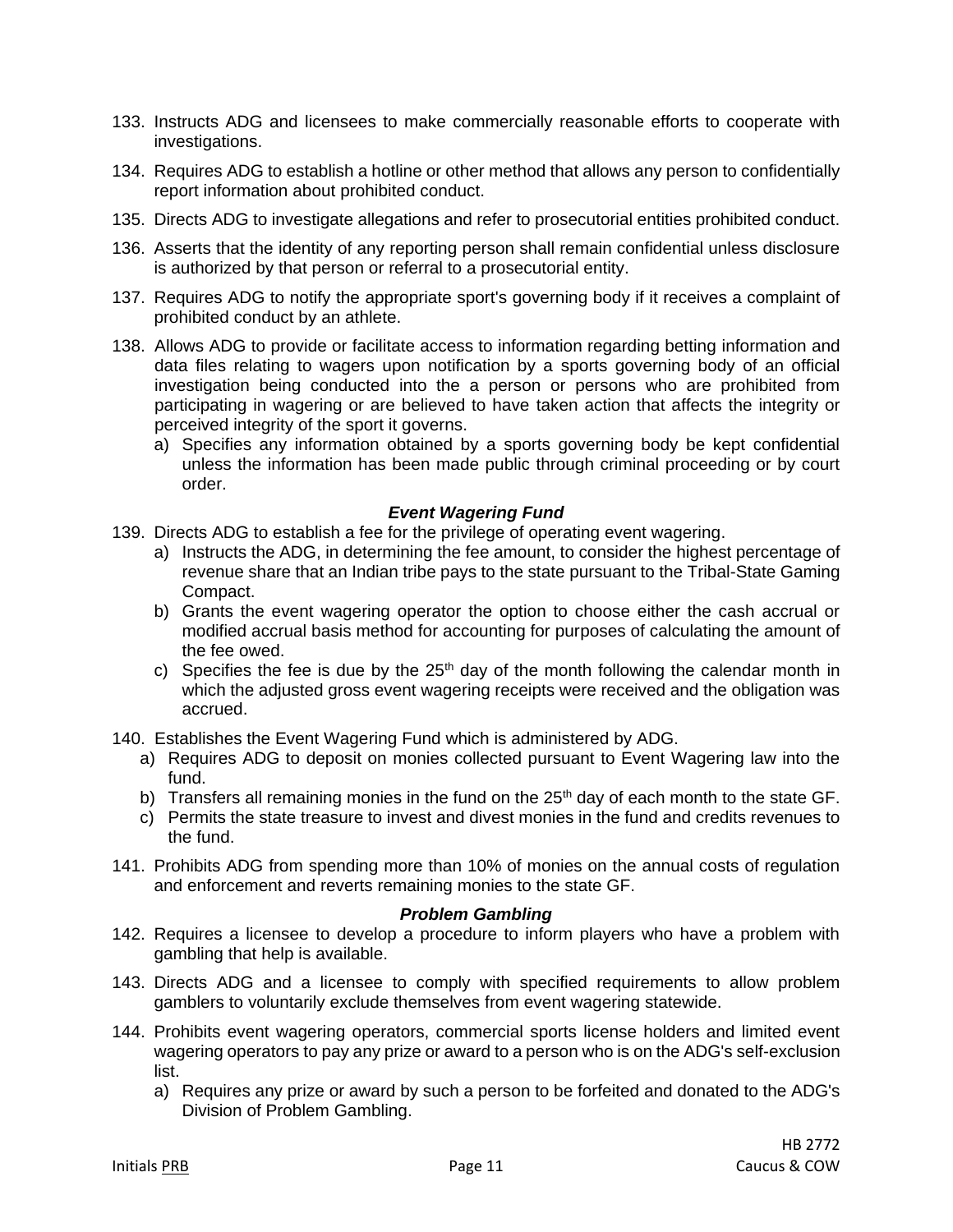- b) Asserts the ADG's self-exclusion list is not open for public inspection.
- 145. Directs event wagering operators, commercial sports license holders and limited event wagering operators to develop and maintain a program to mitigate and curtail compulsive play.
- 146. Requires the event wagering facility operator, prior to paying a person any payout of winnings, to determine if the person is identified as having a past-due, setoff obligation in the information provided to ADG by specified entities.
	- a) Instructs ADG to provide information of persons with outstanding obligations to an operator.
	- b) Requires an operator to withhold the full amount of winnings that satisfies the person's past-due, setoff obligation and forward those monies to the identifying agency.
	- c) Allows the person to receiving any remaining monies after the obligations have been satisfied.
- 147. Stipulates if a person who is identified as owning an obligation is also self-excluded, the tax liabilities and setoff obligations must be satisfied prior to any monies be donated to ADG's Division of Problem Gambling.
	- a) Provides a priority list for persons who have multiple liabilities.
- 148. Specifies statute relating to problem gambling does not waive an Indian tribe's sovereign immunity from a suit by a person listed and whose winnings are withheld for an identified obligation.

#### *Miscellaneous; Event Waging*

- 149. Specifies Event Wagering law does not prohibit a sports governing body from entering into agreements with licensees in which the sports governing body may share in the amount bet from sports wagering.
	- a) Specifies the sports governing body is not required to obtain a license to lawfully accept such amounts.
- 150. Directs ADG to prepare and submit, by September 30, to the executive and legislature an annual report containing the following:
	- a) Number of active Licensees by type;
	- b) Aggregate Gross and Net Revenue of all licensees;
	- c) Number of investigations conducted; and
	- d) Financial impact of the event wagering industry.
		- i. Allows the report to be submitted with other information required to be submitted and maybe submitted electronically.
- 151. Instructs a licensed event wagering operator and management services provider, by July 1 of each year, to contract with a certified public accountant to perform an independent audit on the financial condition of the operator's and provider's total operation for the previous FY to ensure compliance.
	- a) Requires audit results be submitted to the ADG within a specified amount of time.
	- b) Specifies the results of the audit are confidential and privileged.
- 152. Contains a conditional enactment clause regarding the effective date of Event Wagering laws.
- 153. Defines pertinent terms relating to Event Wagering laws.

# *Miscellaneous; Further Provisions*

154. Provides a definition for *event wagering* and *fantasy sports contest* within the Gambling statutes. (Sec. 5)